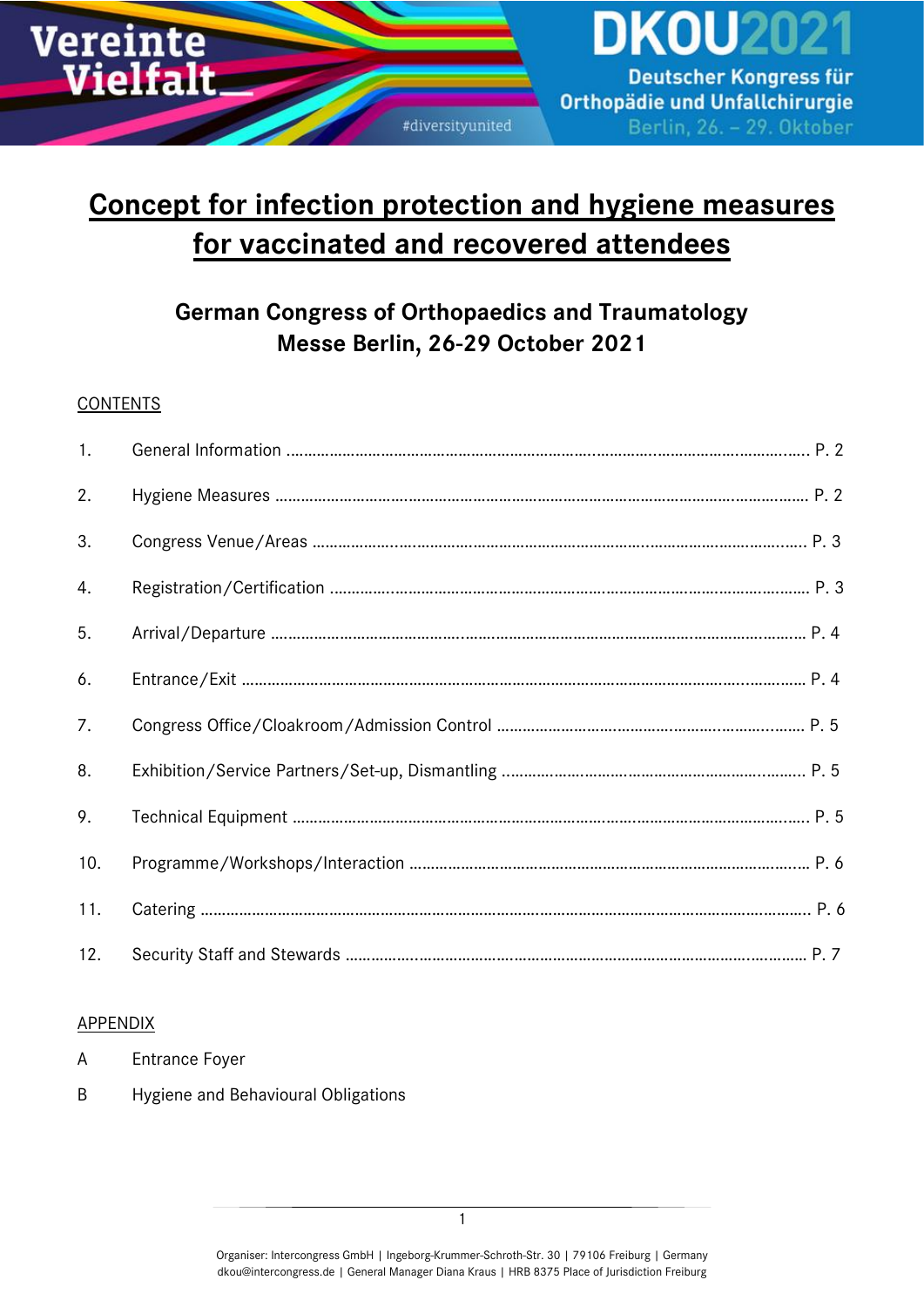## **DKOU202 Deutscher Kongress für** Orthopädie und Unfallchirurgie Berlin, 26. - 29. Oktober

#### **1. General Information**

**Vereinte** 

Vielfalt

- The congress will be held in accordance with § 8a **2G condition** of the Third SARS-CoV-2 Infection Control Measures Ordinance. The obligation to maintain the minimum distance and the obligation to wear masks indoors do not apply.
- As the organiser, Intercongress takes into account the **hygiene regulations** and the further SARS-CoV-2 [occupational health and safety standards](https://www.bmas.de/DE/Service/Gesetze-und-Gesetzesvorhaben/sars-cov-2-arbeitsschutzverordnung.html) (BMAS) during the entire duration of the event. Contact persons are Carola Schröder (Congress), Thomas Miltz (Industry), Anne Roetsch (Registration).
- Intercongress and all service partners will inform the delegates/employees in advance of all **protective measures** taken/relevant, which must be observed by all participants during the set-up, implementation and dismantling phases of the event.
- The **behavioural guidelines** applicable to the DKOU in accordance with the hygiene concept will be pointed out at neuralgic points in the event area by means of information boards/monitors (entrances/exits, sanitary facilities, event area).
- 4,000-6,000 people per day are expected. The wording "**persons present at the same time**" in the ordinance refers to all persons present and includes employees as well as delegates. The **limits on the number of persons** in the Ordinance will be observed.
- The **mechanical ventilation** (permanently installed, room air conditioning system) supplies the lecture halls with a pandemic-related required outdoor air volume flow and consistently removes the exhaust air from the room. In small meeting rooms, manual ventilation is provided by opening the windows and doors (notice posted on site).
- **Access requirements** for events as stipulated in the Infection Protection Measures Ordinance (digital proof of vaccination/proof of recovery in conjunction with an identification document) of all persons present are ensured.
- Delegates who have received all the vaccine doses required **for full immunisation** with an EUapproved vaccine shall be entitled to access from the 15th day after the administration of the last vaccine dose. A digitally-readable proof of this must be carried.
- **People who have recovered** are also entitled to access. Persons are considered to have recovered if the positive PCR test for an infection with the SARS-CoV-2 coronavirus was carried out at least 28 days up to a maximum of 6 months ago.
- Persons who can prove **a positive PCR test result more than six months ago** and who have received **at least one vaccination** against Covid-19 with a vaccine approved by the European Union and whose vaccination took place at least 14 days ago are also considered to have recovered.
- **Negative tested** persons **are not allowed** to enter the congress/event area for the duration of the event.

#### **2. Hygiene Measures**

 Prior to the start of the event Messe Berlin will draw up a **cleaning layout** showing which areas will be cleaned and how frequently. Cleaning work takes place during and at the end of each day of the event. Restrooms are continuously staffed with cleaning personnel for the duration of the event.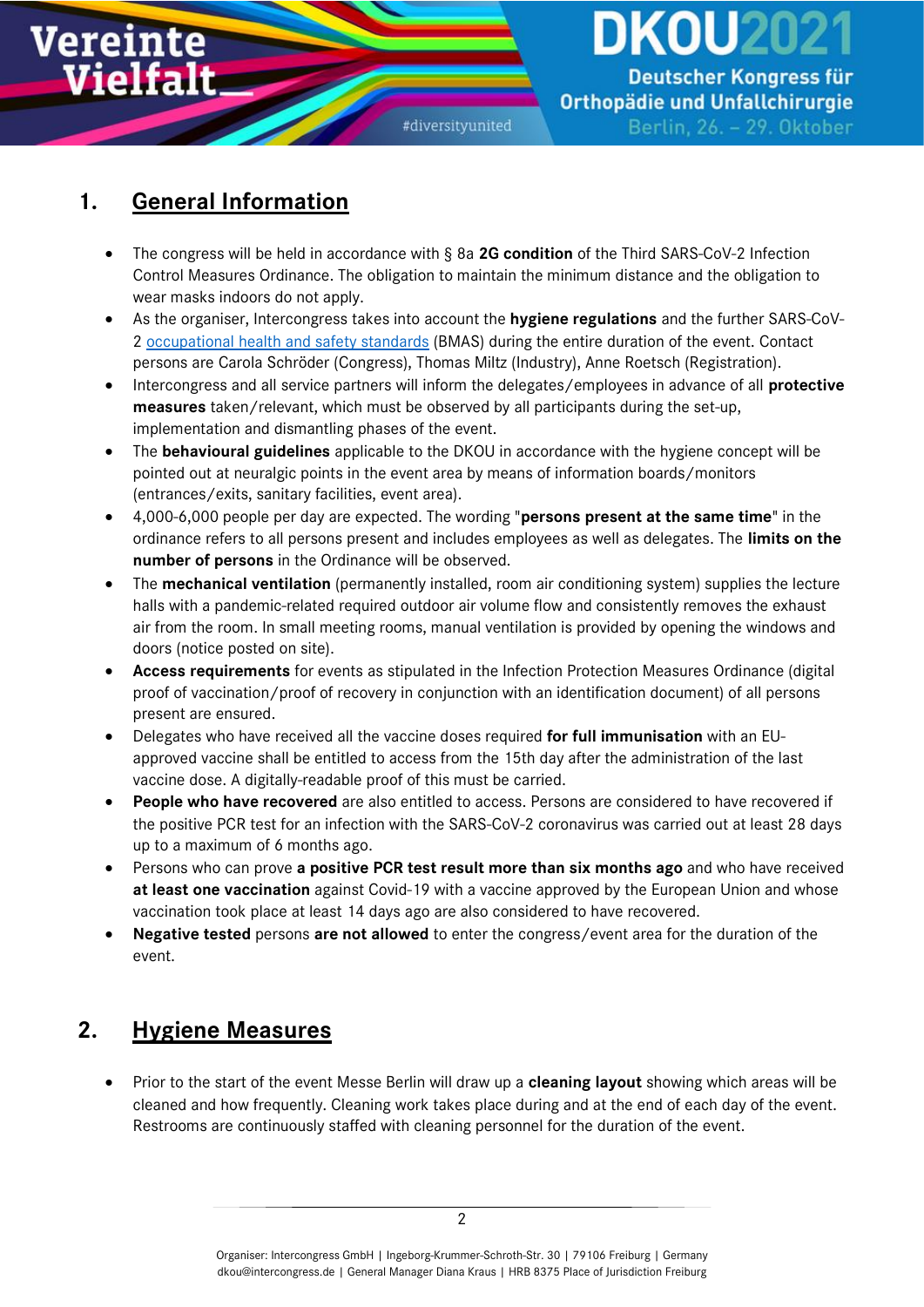- DKOU20 **Deutscher Kongress für** Orthopädie und Unfallchirurgie Berlin, 26. - 29. Oktober
- **Hand contact surfaces** are cleaned before the start of the event (especially door handles, handrails, buttons in the lift, table surfaces, etc.). Hand contact surfaces with intensive hand contact during the course of the day will be cleaned several times.
- **Dispensers** with disinfectant will be installed at entrances and exits as well as neuralgic points in the event area for the entire duration of the event.
- Attendees still have the option of wearing a mask according to their own feeling/needs. However, there is no obligation for attendees to wear masks.

#### **3. Congress venue/Areas**

Vereinte

Vielfalt

- The event area is divided into rooms and areas of different usage formats to achieve a **controlled allocation** of delegates. In this way, space congestion, traffic jams or a high density of people can be avoided.
- **Event/social areas** (areas where attendees are stationary for longer periods of time and therefore the risk of prolonged contact with people must be assumed - lecture halls, catering areas, sanitary facilities): Appropriate measures are taken here to ensure compliance with the maximum number of persons permitted for the respective area (see 6. Entrance/Exit and 11. Catering). Queue formation is eliminated as far as possible through **contactless** processing. A minimum distance does **not** have to be observed.
- **Movement areas** (areas where attendees move to respective event contents and sections, such as corridors, staircases, escape and rescue routes): Here delegates are required by Intercongress to observe the generally applicable **hygiene recommendations** of the RKI (Hygiene and Behavioural Obligations, Appendix B).
- **Special areas** (access, admission control, cloakroom, waiting areas, smoking areas): **No** minimum distance has to be ensured.
- **Contactless** access is possible on site for all registered persons (scanning of the electronic admission ticket). Electronic versions exist for congress bags, programme booklets and brochure material (eBag, web programme, digital congress calendar).
- The DKOU is held in sufficiently **ventilated rooms**. The aim is to exchange the room air and to provide a continuous and defined supply of fresh air to the event rooms, including the production offices, catering areas as well as sanitary facilities, etc. Existing ventilation systems/room air conditioning systems at Messe Berlin are operated with outside air, recirculated air is avoided.
- In event rooms **without ventilation systems**, ventilation is controlled via windows or doors.
- Ventilation breaks are used in parallel as recreation breaks for those present: Every **60 minutes** of training is followed by a break of at least **15 minutes** (see [Web Programme\)](http://sepla.intercongress.de/Intercongress/2101/TIMETABLE/DKOU21).

### **4. Registration/Certification**

- Participation in the DKOU is only possible with prior **online registration**.
- Intercongress sends out electronic attendance confirmations to enable **contactless access** to the DKOU (personalised admission tickets with barcodes).
- Certification takes place **electronically** on the basis of proven attendance.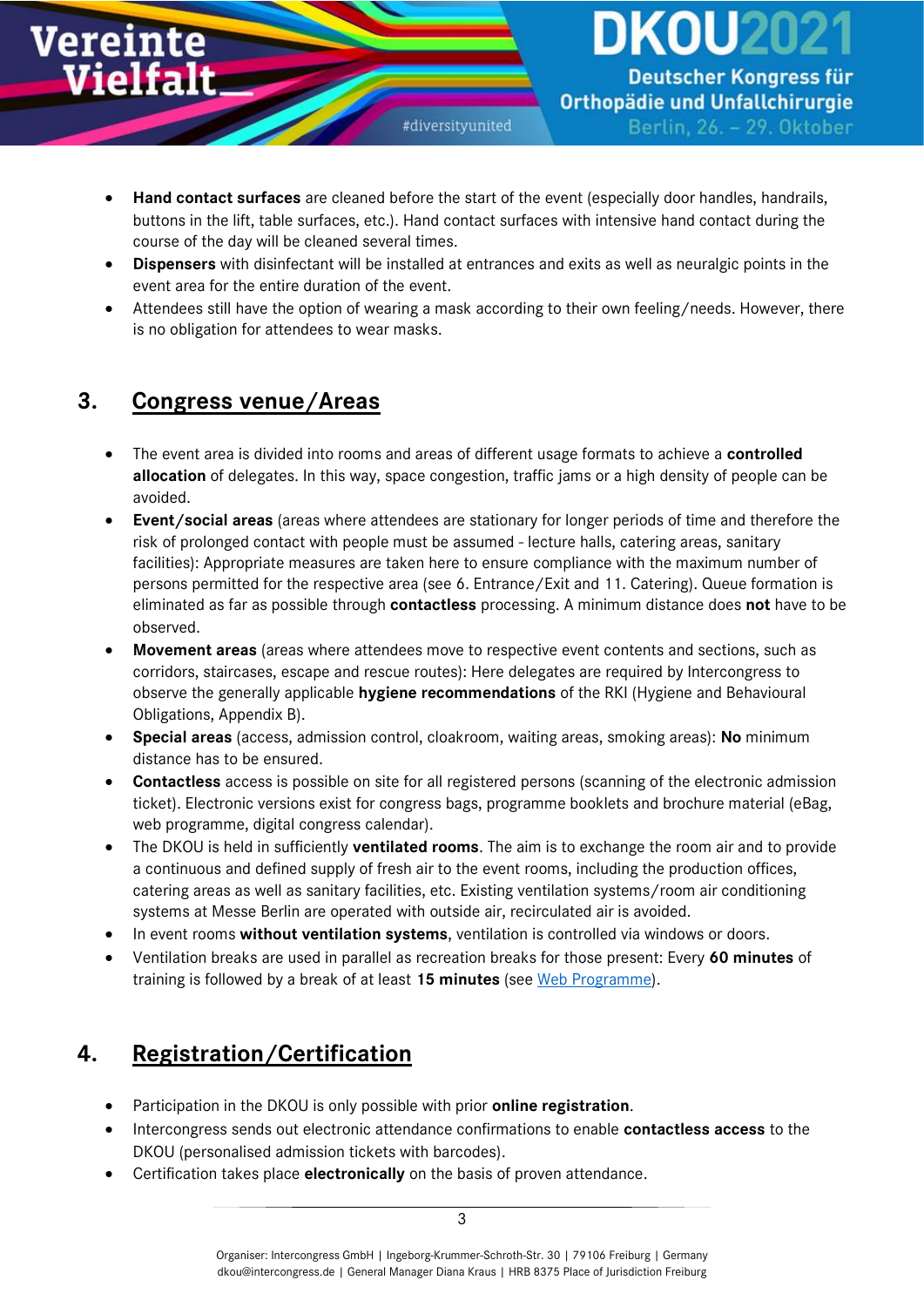

 All delegates will be registered in advance by Intercongress with the following **contact data**: 1. first name and surname, 2. telephone number or e-mail address, 3. place of residence, 4. full address, 5. time of attendance, so that possible chains of infection can be **traced** and narrowed down later. The data already available from the registration can be used. If there is a justified need, the data will only be made available to the health authorities. Consent to data storage is obtained in each case (in accordance with the requirements of the DSGVO).

#### **5. Arrival/Departure**

Vereinte

Vielfalt

- Currently valid **[entry restrictions](https://www.auswaertiges-amt.de/de/quarantaene-einreise/2371468)** for persons from risk, high incidence and virus mutation areas must be considered.
- The recommended mode of travel is currently **private transport** Intercongress will not promote group travel and will refer to the applicable **travel regulations** (rail, air, public transport) in the run-up to the DKOU.
- **Taxi associations** will be informed in advance about the DKOU and the corresponding expected passenger volume.
- Maximum capacities (hygiene concepts of the transport companies) will be observed for **shuttle buses**.
- In general, the greatest possible decongestion of those arriving is planned with the establishment of **waiting areas** in the entrance foyer.
- There are **no** test stations on-site, proof of a negative test result does **not** entitle a person to participate.

### **6. Entrance/Exit**

- As part of the admission control, it will be ensured that the **maximum permissible number of persons** in the respective areas is not exceeded for more than a short time. Unauthorised persons or persons who have not been vaccinated, have not recovered or are not registered will not be admitted to the event area.
- **Entrances and exits** to the congress area are provided and marked separately (Entrance Foyer, Annex A). Appropriate methods of entry and exit control (personnel/signs/tensors) are provided. **Walkways** are defined and marked in order to manage the flow of people smoothly. Opposing flows of people are avoided accordingly.
- With regard to the event areas, sufficient space is planned for queues and controlled **access restrictions** are set up (admission control by scan). **Negatively tested** persons without proof of complete vaccination or recovery will not be allowed to enter the congress/event area.
- **Symptomatic** persons are not allowed to enter the congress/event area. If symptoms occur within the venue, the persons concerned will be expelled from the venue. This also applies to fully vaccinated or recovered persons.
- **Persons who have tested positive** are not allowed to enter the venue. A person who has tested positive must immediately go into quarantine observing the rules for mask/distance/hygiene, report to the responsible health authority and report to a responsible doctor for a PCR test.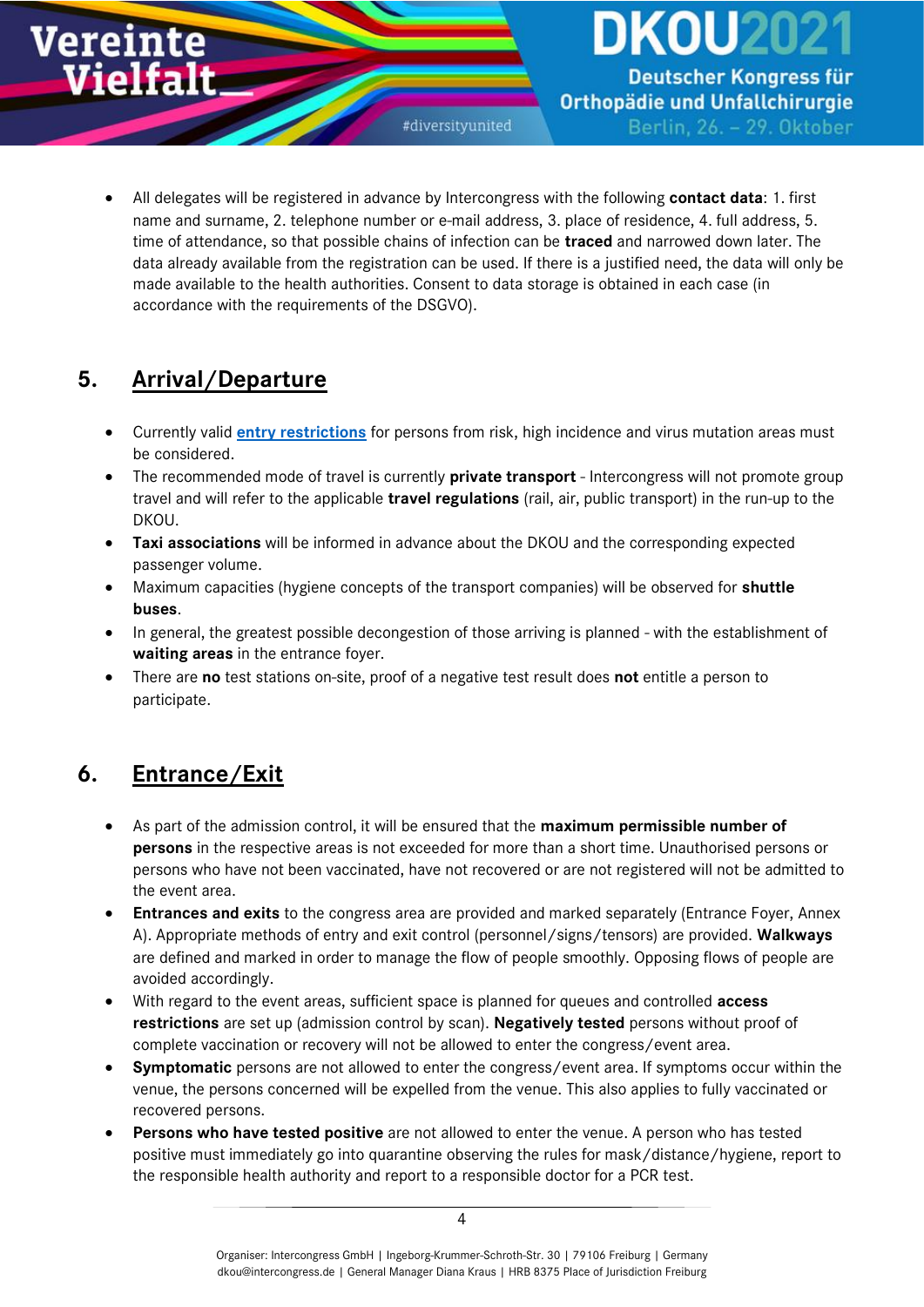DKOU20 **Deutscher Kongress für** Orthopädie und Unfallchirurgie Berlin, 26. - 29. Oktober

#### **7. Congress Office/Cloakroom/Admission Control**

- Registration at the congress office on site is **not required**. No name badges will be issued and no certificates will be printed on site.
- Admission control will be **contactless** and electronic.

Vereinte

- The cloakroom is **free of charge** to reduce waiting times.
- No minimum distances are to be observed by and for the **cloakroom and security staff**.
- **Cloakroom occupancy** is based on the size of the space.
- As a **protective measure** for all employees in the congress office, cloakroom and admission control areas, regular hand disinfection is carried out. There is no obligation to wear masks.

### **8. Exhibition/Service Partners/Set-up, Dismantling**

- In order to enable the **tracing** of possible chains of infection, all companies involved will record their **employees** working on site independently/on their own responsibility **during set-up/dismantling** and for the **duration of the event** and will provide the organiser with this data for the attendance documentation in compliance with data protection. All relevant private contact data (see 4. Registration/Certification) will be documented and subsequently made available exclusively to the health authorities if there is a justified need (in compliance with data protection). Consent to **data storage** is obtained in each case (in accordance with DSGVO requirements).
- The **number** of people working at the same time within the congress site will be reduced by equalising the number of people already working during the assembly and dismantling work and by forming smaller working groups with fixed time-defined working areas.
- **Access** to the rooms/stands will only be granted to persons whose workplace is directly located there. The issuing office for the corresponding work passes is located in a separate/protected area.
- In addition to the registration, all employees (to be bundled organisationally in small groups) will be **instructed** in the hygiene protection measures, rules of conduct, responsibilities and contact persons provided on the congress site.

### **9. Technical Equipment**

- When setting up/dismantling the technical equipment and arranging the **workstations** (director's position, camera, etc.), the distance rules do not apply.
- No mouth-to-nose coverings must be used at the stage direction area. During **rehearsals** and the event, only persons working directly in the production area are permitted.
- **Personal belongings**, tools, PPE, radios etc. are personalised and will not be given to third parties.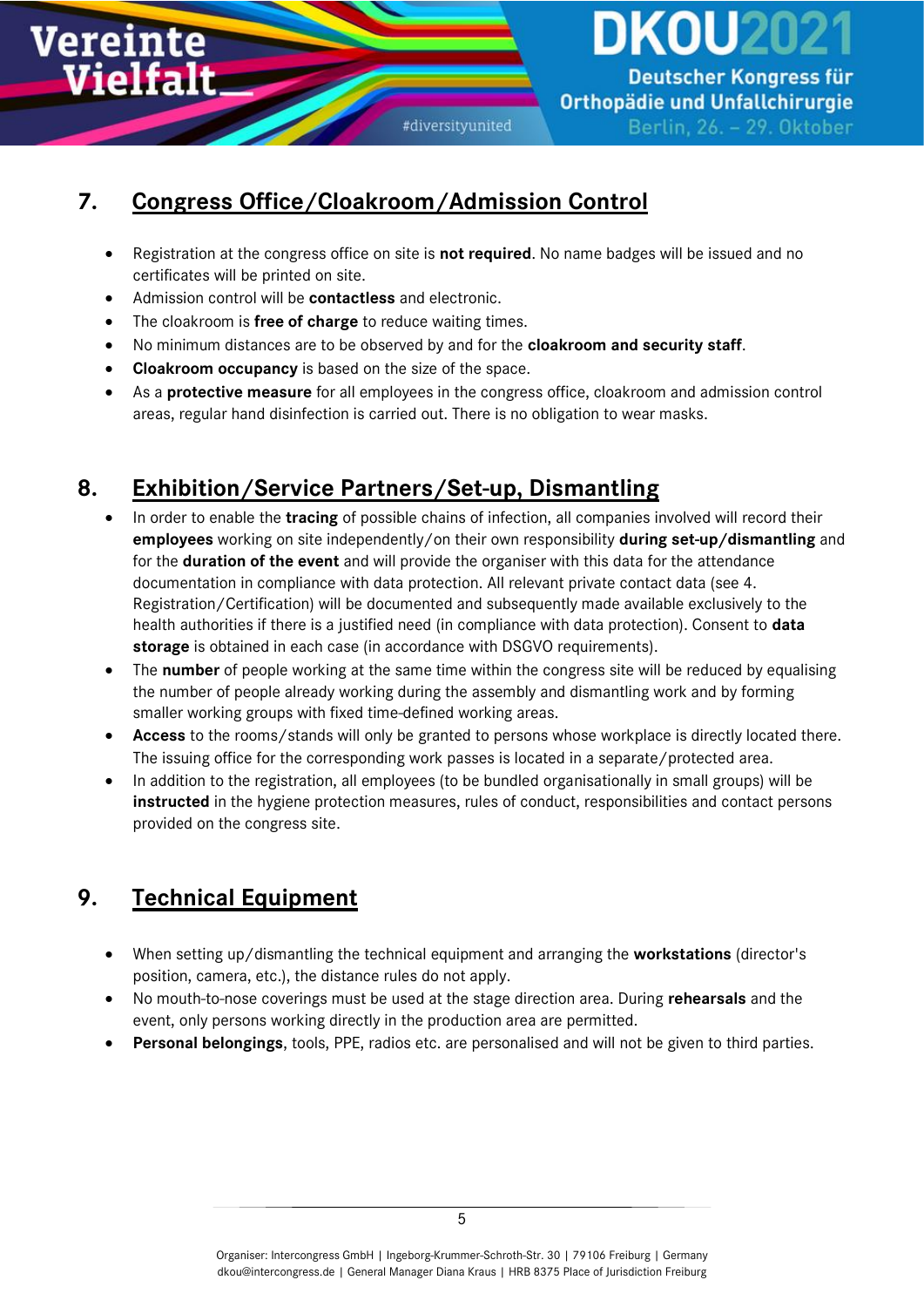Vereinte Vielfalt

#diversityunited

### DKOU20 **Deutscher Kongress für** Orthopädie und Unfallchirurgie Berlin, 26. - 29. Oktober

#### **10. Programme/Workshops/Interaction**

- The event schedule and programme design take into account that close encounters are reduced as much as possible (**podium, presentations**, etc.). No face masks are worn on the stage/podium.
- In interactions among/with those present, the focus is on "**demonstrating instead of trying out**". Displays and equipment necessary for trying things out are to be cleaned after each use. No spacing rules apply at merchandise/**sponsor stands** or at showcases, attractions, etc.
- Intercongress will ensure that attendees are also informed about the hygiene and protection measures provided during the event via **announcements**.

#### **11. Catering**

- Excessive **alcohol consumption** can lead to hygiene measures no longer being observed. Obviously intoxicated persons will be admonished and, if necessary, expelled from the premises.
- **Self-service buffets** are permitted, grouping when serving food and beverages is to be avoided. No spacing rules apply.
- In order to speed up the **serving** of food and beverages, these shall be provided with clearly legible signs. The possibility of cashless payment shall be provided.
- **Decentralised** serving points are to be planned in order to counteract an excessive density of people at one location. Alternatively, the food and drinks are provided fully packed on the chairs/tables in the event area.
- **Rinsing processes** for used glasses, cutlery and crockery should be carried out mechanically at temperatures of 60 degrees Celsius if possible. At lower temperatures, use appropriately effective surfactants/detergents. Careful cleaning using the "two basin method" (when gloves are used) may meet the requirements. During transport and storage, contamination is excluded by suitable packaging.
- Regular hand disinfection is planned as a **protective measure** for all catering workers.
- All catering workers must be regularly **instructed** in all necessary additional hygiene measures. Regular hand washing and disinfection must be planned and coordinated.
- The **crew catering** of all participants is to be planned in a staggered manner as needed, depending on the available/provided space.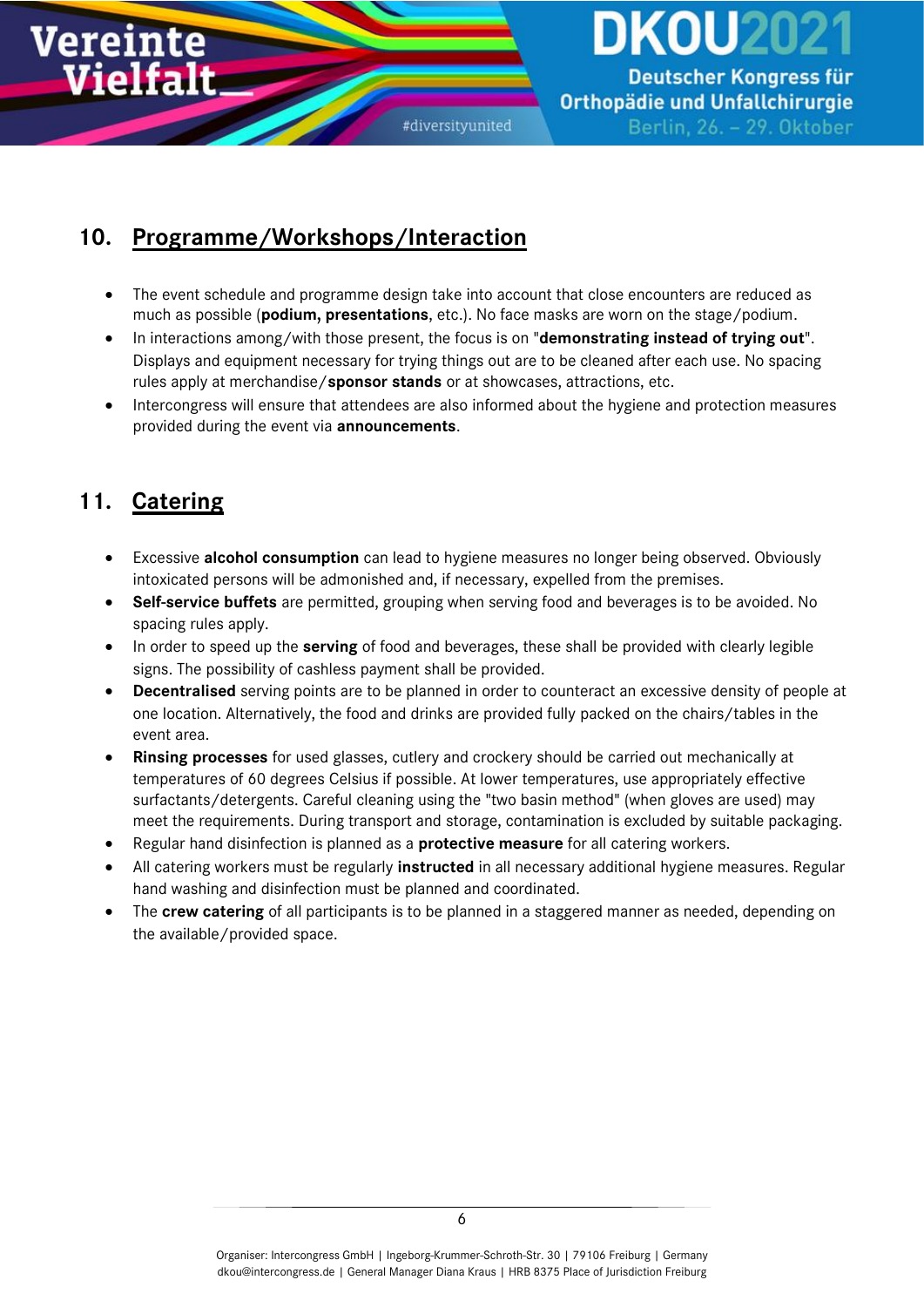Vereinte **Vielfalt** 

# **DKOU202** Deutscher Kongress für

#diversityunited

Orthopädie und Unfallchirurgie Berlin, 26. - 29. Oktober

#### **12. Security Staff and Stewards**

- Stewards and security staff **assist in accomplishing** the hygiene measures.
- The procedure for **admission control** will be fully contactless (barcode scanners).
- **Staff for admission control** supports in filling up and emptying the seating areas.
- It is scheduled that all security staff and stewards use regular hand disinfection as prevention measure.

Wiesbaden, 4 October 2021 Carola Schröder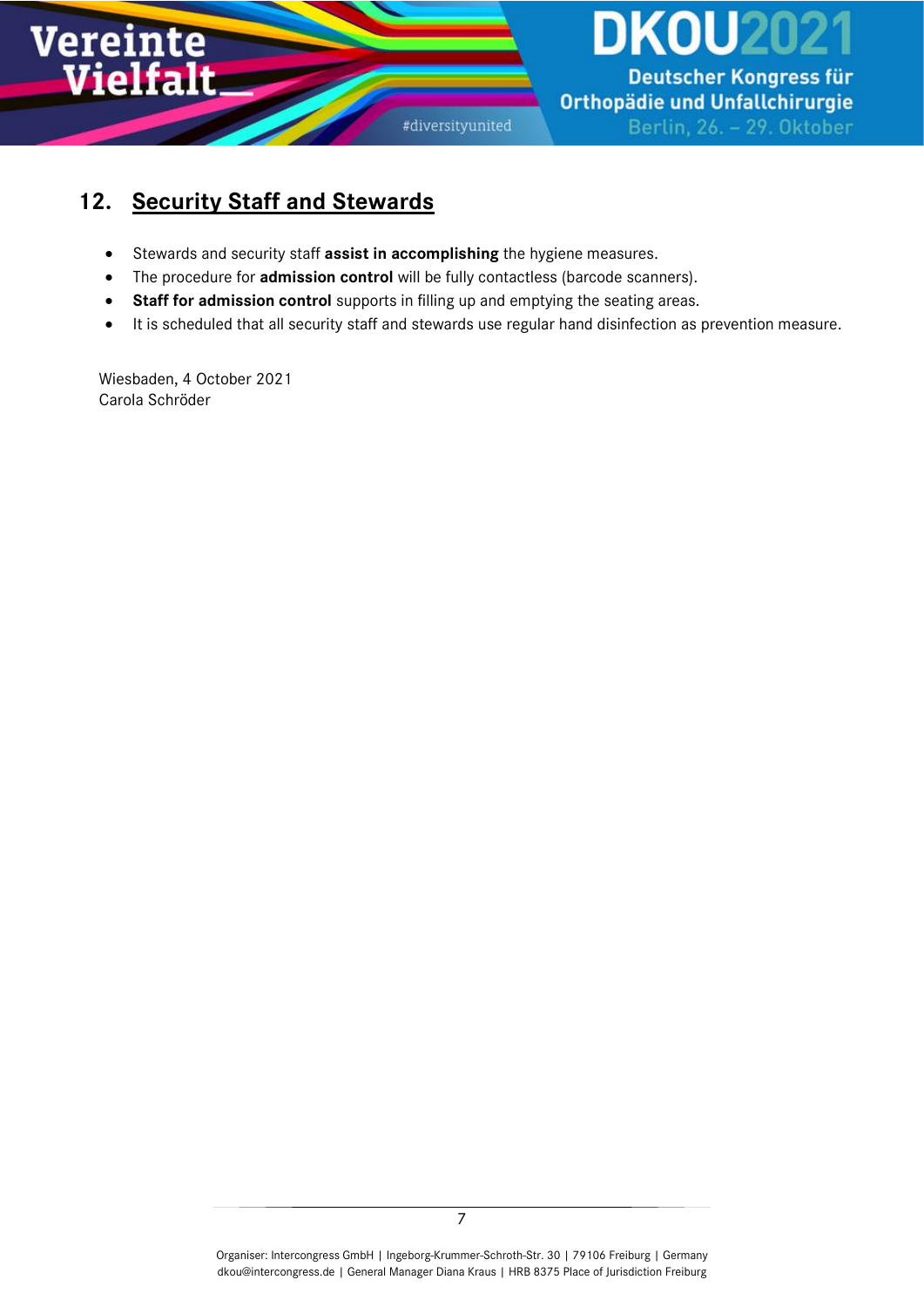Deutscher Kongress für Orthopädie und Unfallchirurgie Berlin, 26. - 29. Oktober

DKOU20

### **A Entrance Foyer**

**Vereinte<br>Vielfalt** 



Organiser: Intercongress GmbH | Ingeborg-Krummer-Schroth-Str. 30 | 79106 Freiburg | Germany [dkou@intercongress.de](mailto:dkou@intercongress.de) | General Manager Diana Kraus | HRB 8375 Place of Jurisdiction Freiburg